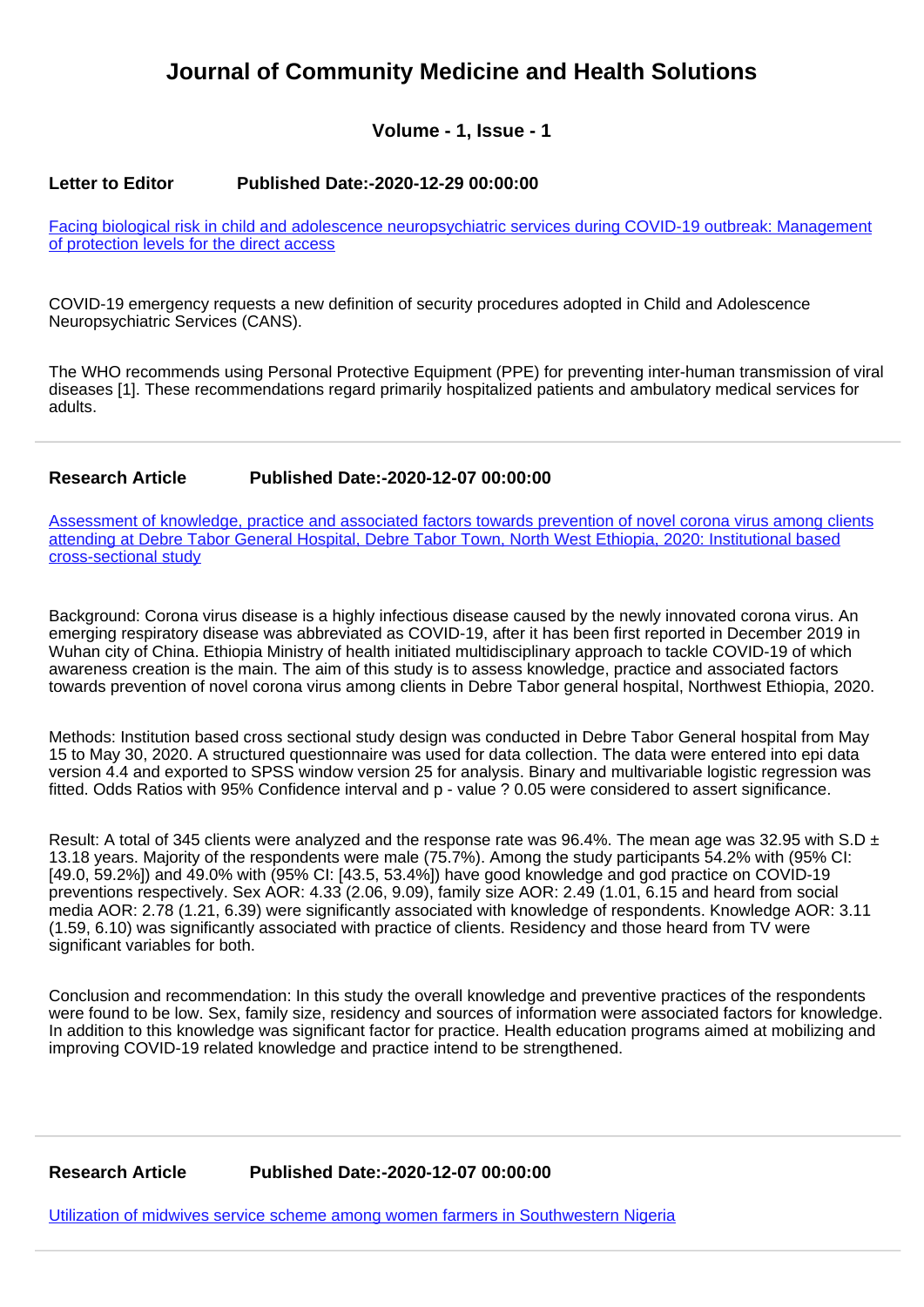Maternal mortality accounts for most deaths in agrarian communities of Nigeria due to poor access to midwives services and inadequate Skilled Birth Attendants (SBAs). The Midwives Service Scheme (MSS) was established to engage more SBAs and advocate better utilization of pre and post-natal care services. Studies have focused on maternal mortality reduction, however, information on underlying factors that predispose MSS target beneficiaries to its utilization is scarce. Therefore, utilization of MSS among women farmers in southwestern Nigeria was investigated. A four-stage sampling procedure was used. Three states from southwestern states (Oyo, Ogun and Ekiti) were randomly selected. Thereafter, ten Local Government Areas (LGAs) from eighteen LGAs that adopted MSS programme in the selected states were sampled. Also, 30% of the MSS facilities in the sampled LGAs were selected, resulting in 13 MSS facilities. Proportionate sampling technique was used to select 20% of registered women farmers in the selected 13 MSS facilities to give 207 respondents. Interview schedule was used to collect data on respondents' socioeconomic characteristics, Maternal Health Information Sources (MHIS), Maternal Health Information Seeking Behavior (MHISB) and utilization of MSS. Data were analyzed using descriptive and inferential statistics. About (55.6%) of the respondents had formal education. MHISB and effectiveness of MSS was rated low by 53.2% and 55.6% of the respondents, respectively. MSS was moderately utilized by 64.7% of the respondents. The MSS utilization was  $49.24 \pm 11.39$  (Oyo),  $45.08 \pm 9.28$  (Ogun) and  $44.00 \pm 10.71$  (Ekiti). Respondents' education (?2 = 12.85), family size ( $r = 0.02$ ), monthly income ( $r = 0.48$ ) related positively and significantly ( $r = 0.27$ ) to MSS utilization.

## **Review Article Published Date:-2020-11-17 00:00:00**

[The role of islamic lifestyle and healthy nutrition in accordance with the recommendations of islam and the holly](https://www.communitymedjournal.com/articles/jcmhs-aid1002.pdf) [quran by focusing on the risk of cancer incident](https://www.communitymedjournal.com/articles/jcmhs-aid1002.pdf)

Background: The Islamic religion has emphasized the importance of health and well-being, and Muslims have recognized the value of a good and healthy life based on Islamic recommendations. Health-oriented lifestyle is a multi-dimensional phenomenon that is the purpose of this study to investigate the Islamic lifestyle.

Methods: In this review study, we tried to explore practical strategies in Islam through access to credible sources in the form of a descriptive article on achieving a healthy lifestyle in nutrition. For this purpose, using keywords and electronic and manual searches in authentic Islamic and medical sources, information was searched and collected to answer the research question.

Results: Based on the results of the reviewed studies, the guidelines of Islamic religion and beliefs are mainly based on improving lifestyle factors and dietary habits. It has been emphasized that adherence to the Islamic dietary guidelines and lifestyle, may lead to less risk of diseases.

Conclusion: Given the availability of valuable nutritional resources and instructions in Islam to prevent and combat nutrition-related diseases, these theories can be applied and prevent from spreading and creating malnutrition-related diseases; the guidelines of Islam on healthy lifestyles in nutrition can be recommended to the world as a basic strategy

## **Mini Review Published Date:-2020-11-17 00:00:00**

[How the COVID-19 outbreak affected physician-patient relationship](https://www.communitymedjournal.com/articles/jcmhs-aid1003.pdf)

Physician-patient communication is the most basic element and vital skill of physicians in the diagnosis, treatment, and establishing diagnostic protocols. As the risks of contagion and viral infection are higher in physicians and health workers, front line soldiers inpatient care units, so they should establish strict protective measures. However, patients value greatly face to face and close relationships with their doctors, including facial interviews and physical examinations. So social and physical distancing between physician and their patients can be remarked as a bigger toll than the risk of COVID-19 contagious.

**Research Article Published Date:-2020-04-22 00:00:00**

[Rural adolescent health: Issues, behaviors and self-reported awareness](https://www.communitymedjournal.com/articles/jcmhs-aid1001.pdf)